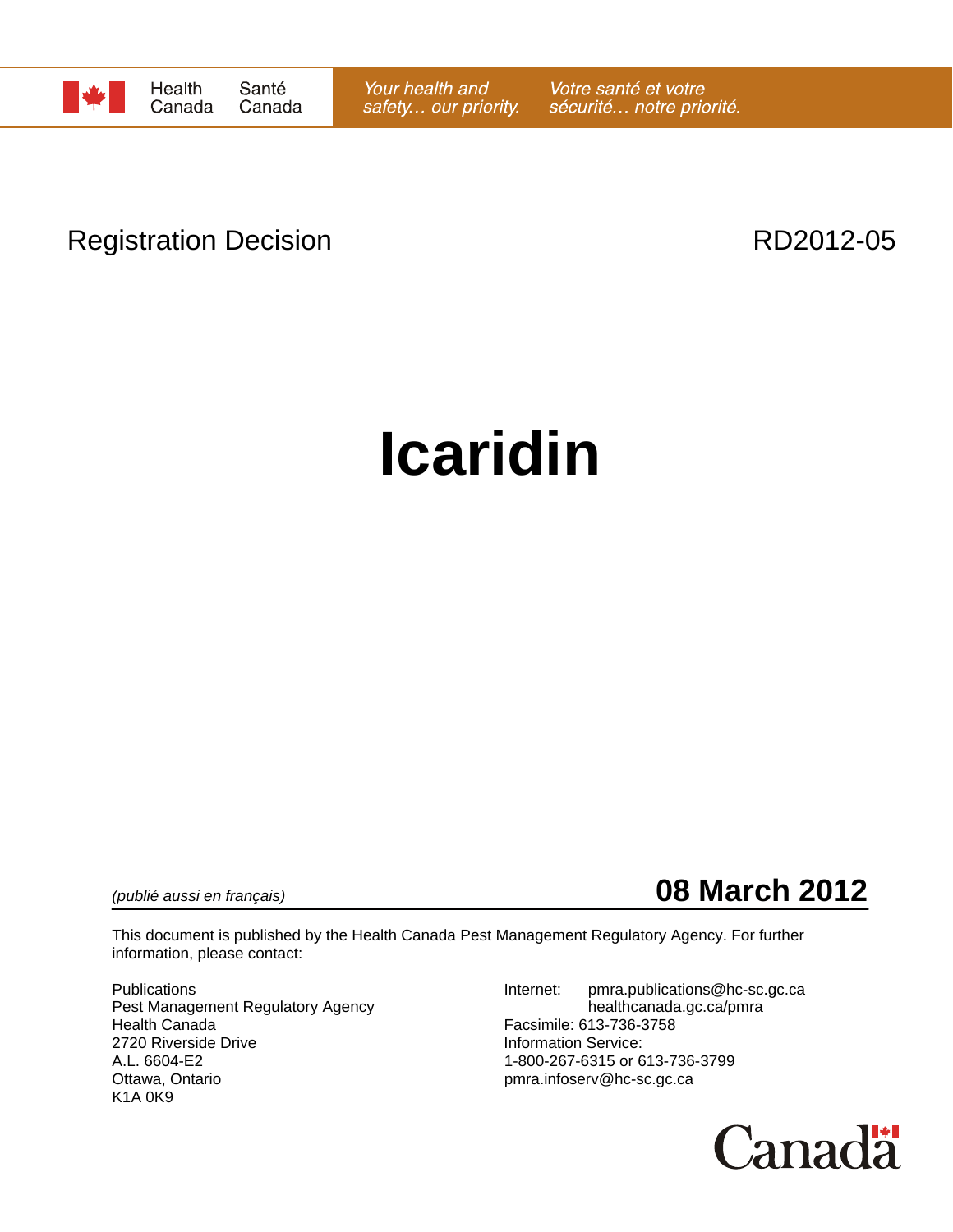ISSN: 1925-0932 (print) 1925-0940 (online)

Catalogue number: H113-25/2012-5E (print version) H113-25/2012-5E-PDF (PDF version)

#### **© Her Majesty the Queen in Right of Canada, represented by the Minister of Health Canada, 2012**

All rights reserved. No part of this information (publication or product) may be reproduced or transmitted in any form or by any means, electronic, mechanical, photocopying, recording or otherwise, or stored in a retrieval system, without prior written permission of the Minister of Public Works and Government Services Canada, Ottawa, Ontario K1A 0S5.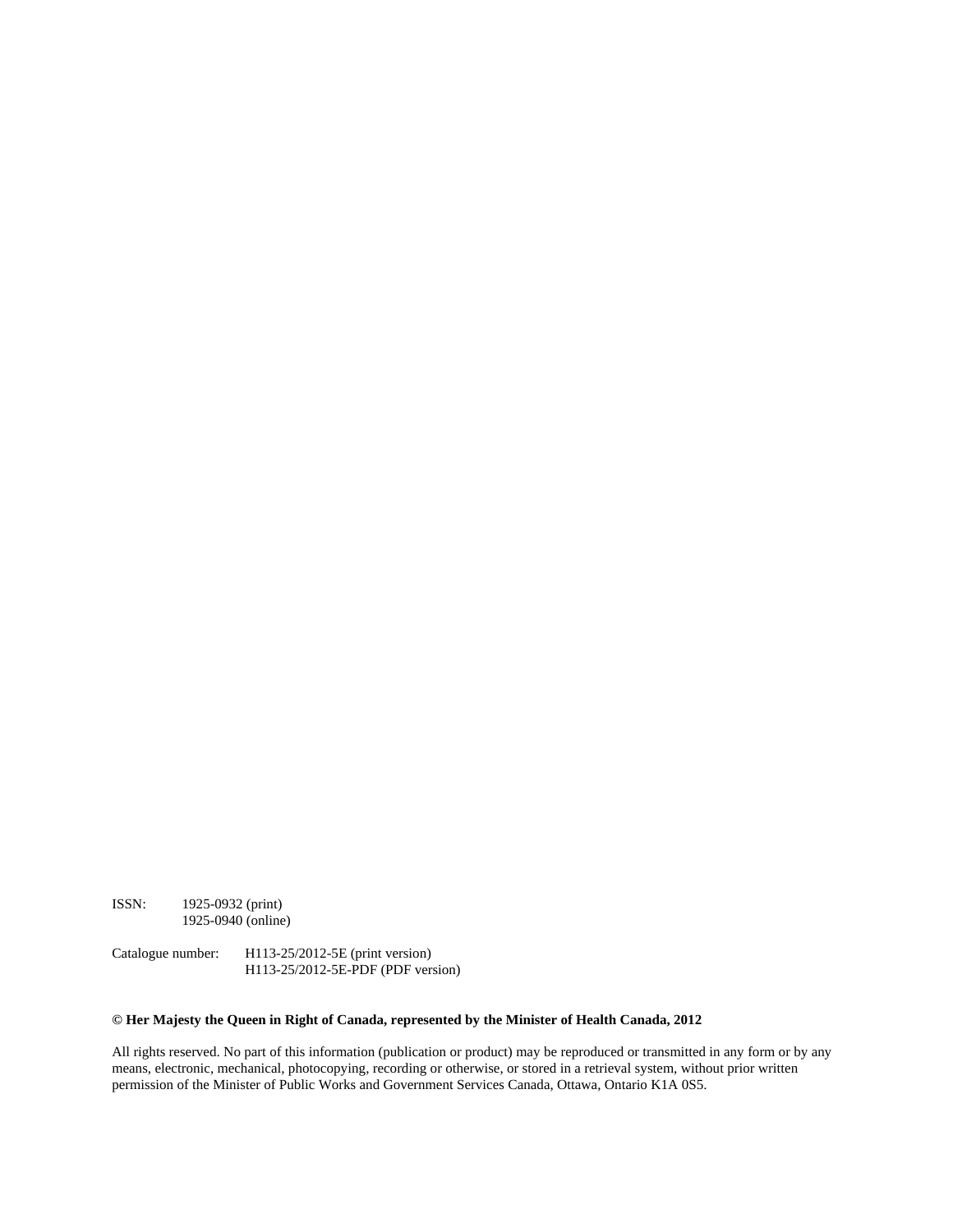# **Registration Decision for Icaridin**

Health Canada's Pest Management Regulatory Agency (PMRA), under the authority of the *Pest Control Products Act* and Regulations, is granting full registration for the sale and use of Icaridin Technical Insect Repellent, All-Family Insect Repellent Spray, Avon Skin-So-Soft SSS Bug Guard Plus Icaridin Insect Repellent Spray I, Avon Skin-So-Soft SSS Bug Guard Plus Icaridin Insect Repellent Spray II, OFF! Active Insect Repellent Clean Feel, OFF! Family Care Clean Feel Insect Repellent Towelettes and OFF! Deep Woods Pump Spray Insect Repellent Clean Feel, containing the technical grade active ingredient icaridin, as a personal insect repellent against mosquitoes and various pests as indicated on the label.

An evaluation of available scientific information found that, under the approved conditions of use, the product has value and does not present an unacceptable risk to human health or the environment.

These products were first proposed for registration in the consultation document<sup>1</sup> Proposed Registration Decision PRD2011-10, *Icaridin*. This Registration Decision<sup>2</sup> describes this stage of the PMRA's regulatory process for icaridin and summarizes the Agency's decision. The PMRA received no comments on PRD2011-10. This decision is consistent with the proposed registration decision stated in PRD2011-10.

For more details on the information presented in this Registration Decision, please refer to the PRD2011-10 that contains a detailed evaluation of the information submitted in support of this registration.

## **What Does Health Canada Consider When Making a Registration Decision?**

The key objective of the *Pest Control Products Act* is to prevent unacceptable risks to people and the environment from the use of pest control products. Health or environmental risk is considered acceptable<sup>3</sup> if there is reasonable certainty that no harm to human health, future generations or the environment will result from use or exposure to the product under its conditions of registration. The Act also requires that products have value<sup>4</sup> when used according to label directions. Conditions of registration may include special precautionary measures on the product label to further reduce risk.

 $\frac{1}{1}$ "Consultation statement" as required by subsection 28(2) of the *Pest Control Products Act*.

<sup>2</sup> "Decision statement" as required by subsection 28(5) of the *Pest Control Products Act.*

<sup>3</sup> "Acceptable risks" as defined by subsection 2(2) of *Pest Control Products Act.*

<sup>4</sup> "Value" as defined by subsection 2(1) of *Pest Control Products Act* "...the product's actual or potential contribution to pest management, taking into account its conditions or proposed conditions of registration, and includes the product's (*a*) efficacy; (*b*) effect on host organisms in connection with which it is intended to be used; and (*c*) health, safety and environmental benefits and social and economic impact".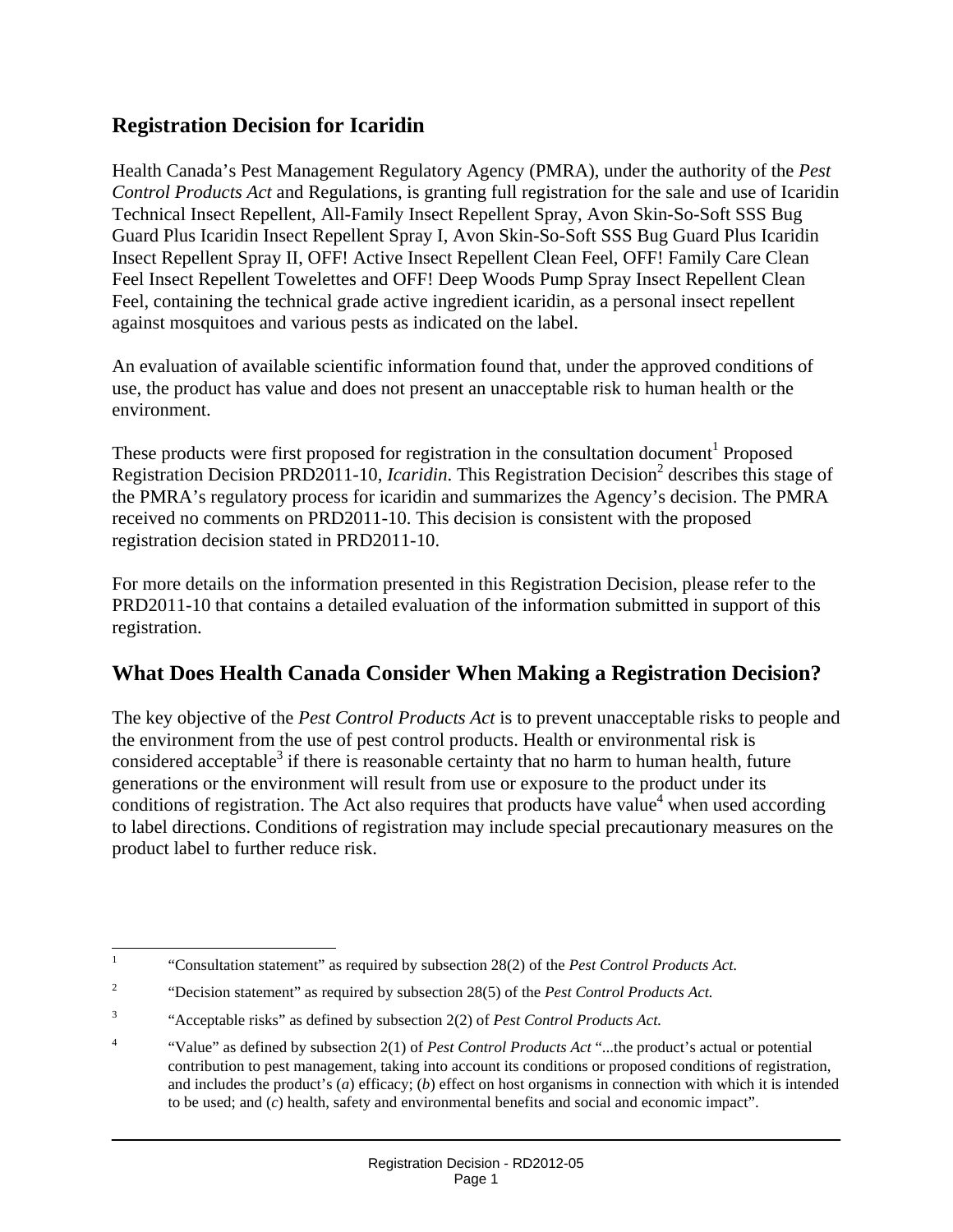To reach its decisions, the PMRA applies modern, rigorous risk-assessment methods and policies. These methods consider the unique characteristics of sensitive subpopulations in humans (for example, children) as well as organisms in the environment (for example, those most sensitive to environmental contaminants). These methods and policies also consider the nature of the effects observed and the uncertainties when predicting the impact of pesticides. For more information on how the PMRA regulates pesticides, the assessment process and riskreduction programs, please visit the Pesticides and Pest Management portion of Health Canada's website at healthcanada.gc.ca/pmra.

# **What Is Icaridin?**

Icaridin is the active ingredient contained in All-Family Insect Repellent Spray, Avon Skin-So-Soft SSS Bug Guard Plus Icaridin Insect Repellent I, Avon Skin-So-Soft SSS Bug Guard Plus Icaridin Insect Repellent II, OFF! Active Insect Repellent Clean Feel, OFF! Deep Woods Pump Spray Insect Repellent Clean Feel and OFF! Family Care Clean Feel Insect Repellent Towelettes. It is a personal insect repellent for application on human skin. Its mode of action is not fully understood. One hypothesis is that icaridin affects arthropod olfactory neurons, resulting in their inability to detect host attractants. Another is that the repellent evaporates from the skin into the air, forming a layer of scent that camouflages the attractants (carbon dioxide and lactate) emitted by the human host, and therefore the arthropod cannot find the host.

# **Health Considerations**

### **Can Approved Uses of Icaridin Affect Human Health?**

#### **Products containing icaridin are unlikely to affect your health when used according to label directions.**

Exposure to icaridin will occur through the application of insect repellent products containing this active ingredient to human skin. When assessing health risks, two key factors are considered: the levels where no health effects occur and the levels to which people may be exposed. The dose levels used to assess risks are established to protect the most sensitive human population (for example, children and nursing mothers). Only uses for which the exposure is well below levels that cause no effects in animal testing are considered acceptable for registration.

Toxicology studies in laboratory animals describe potential health effects from varying levels of exposure to a chemical and identify the dose where no effects are observed. The health effects noted in animals occur at doses more than 100-times higher (and often much higher) than levels to which humans are normally exposed when icaridin-containing insect repellent products are used according to label directions.

In laboratory animals, technical grade active ingredient icaridin was of low acute toxicity by the oral, dermal and inhalation routes of exposure. It was moderately irritating to the eyes of rabbits, and as such the hazard statement "Warning Eye Irritant" is required on the label. Icaridin was not irritating to the skin and did not cause an allergic skin reaction.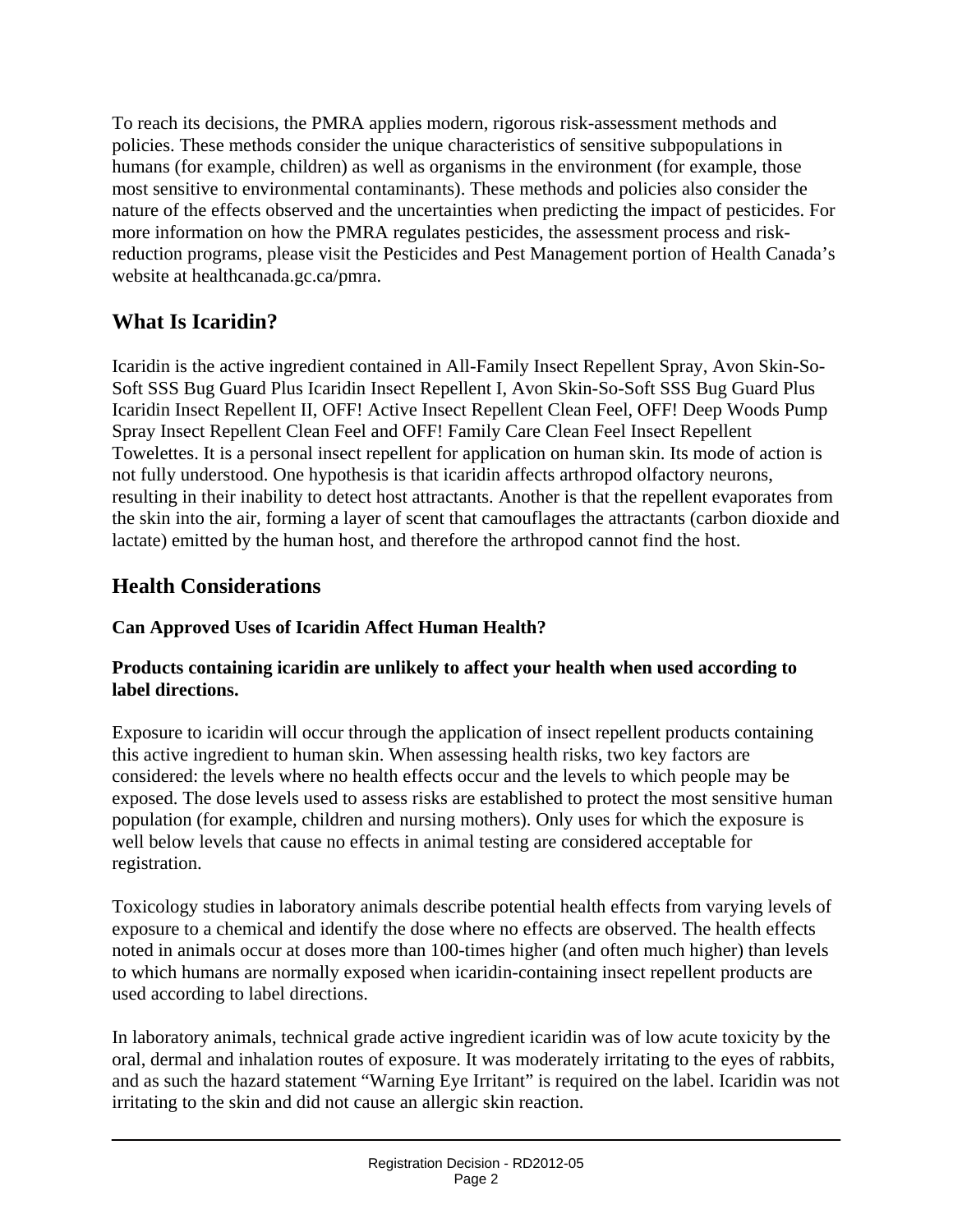All of the end-use repellent products containing icaridin were of low acute toxicity via the oral, dermal, and inhalation routes of exposure. None of the products were irritating to the skin and none caused an allergic skin reaction. All products were moderately irritating to the eyes, and consequently the hazard statement "Warning- Eye Irritant" is required on the product labels.

Health effects in animals given repeated doses of icaridin included effects on the liver and kidney. Icaridin did not cause cancer in animals and did not damage genetic material. There was no indication that icaridin caused damage to the nervous system or immune system.

Icaridin did not have an effect on the ability to reproduce. When icaridin was given to pregnant or nursing animals, no effects on the developing fetus or juvenile animal were observed, indicating that the young do not appear to be more sensitive to icaridin than the adult animal.

The risk assessment protects against the effects of icaridin by ensuring that the level of human exposure is well below the lowest dose at which these effects occurred in animal tests.

#### **Risks in Residential and Other Non-Occupational Environments**

**Residential and other non-occupational bystander risks are not of concern when All-Family Insect Repellent Spray, Avon Skin-So-Soft SSS Bug Guard Plus Icaridin Insect Repellent Spray I and II, OFF! Active Insect Repellent Clean Feel, OFF! Deep Woods Pump Spray Insect Repellent Clean Feel, and OFF! Family Care Clean Feel Insect Repellent Towelettes are used according to label directions.** 

People who apply the products to themselves as well as people who have the products applied to them, come in direct contact with icaridin residues on the skin. Therefore, the domestic uses of the 10% and 20% icaridin pump spray, the 10% icaridin aerosol and the 20% icaridin towelettes as personal insect repellents are considered acceptable for adults, youth, children, toddlers and infants (>6 months).

Taking into consideration the product specific application rates, the number of applications, the protection time and the exposure duration, it was determined that the risks to these individuals are not a concern.

For bystanders, exposure was not quantified, as it is expected to be minimal in comparison to the exposure to users. Therefore, health risks to bystanders are not of concern.

#### **Occupational Risks From Handling All-Family Insect Repellent Spray, Avon Skin-So-Soft SSS Bug Guard Plus Icaridin Insect Repellent Spray I and II, OFF! Active Insect Repellent Clean Feel, OFF! Deep Woods Pump Spray Insect Repellent Clean Feel, and OFF! Family Care Clean Feel Insect Repellent Towelettes**

Occupational risks from handling the icaridin products were not quantified, as it is expected that workers will not use these products in greater quantities than residential users. Therefore, health risks to workers are addressed by those of residential users.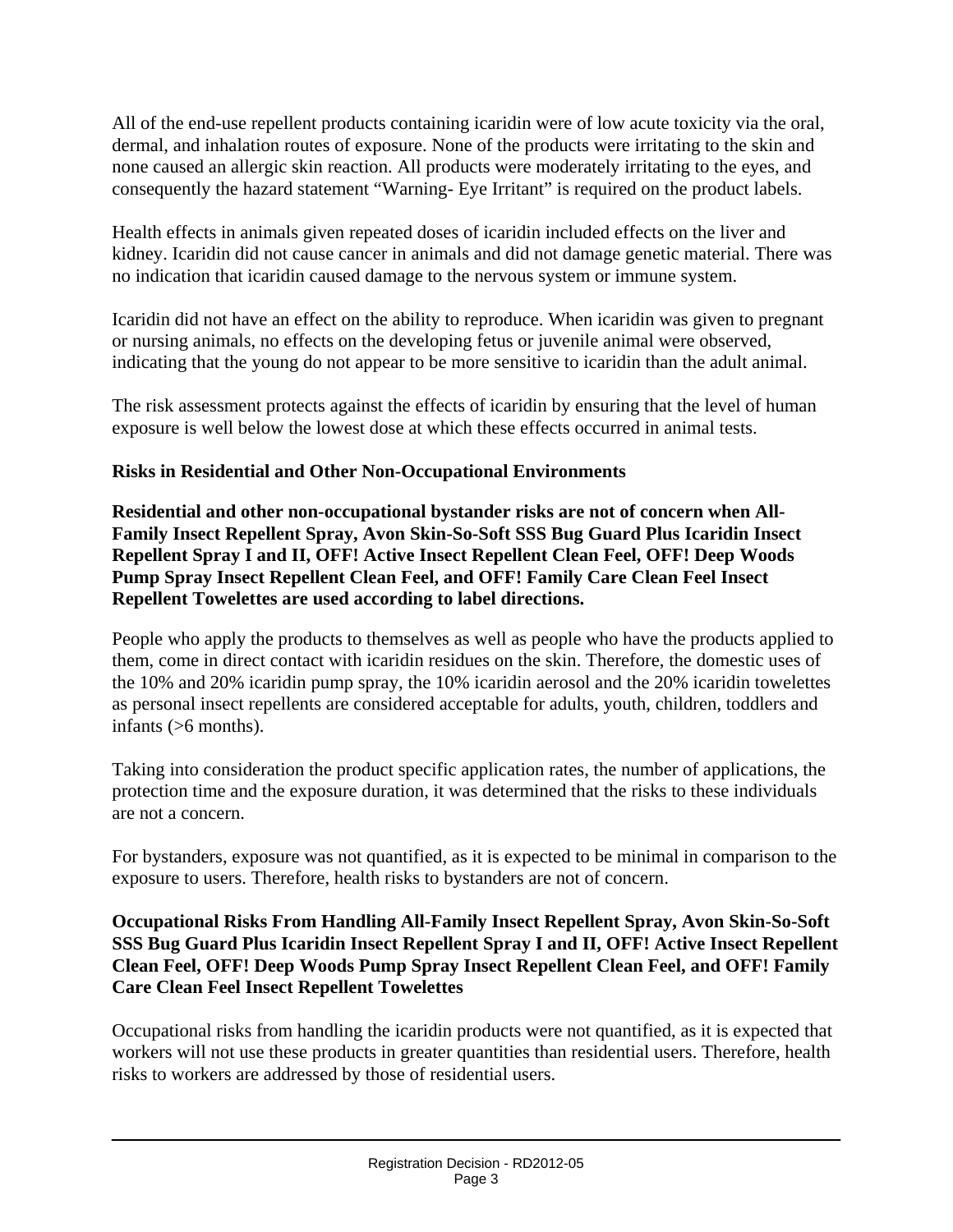### **Value Considerations**

**What Is the Value of All-Family Insect Repellent Spray, Avon Skin-So-Soft SSS Bug Guard Plus Icaridin Insect Repellent I, Avon Skin-So-Soft SSS Bug Guard Plus Icaridin Insect Repellent II, OFF! Active Insect Repellent Clean Feel, OFF! Deep Woods Pump Spray Insect Repellent Clean Feel and OFF! Family Care Clean Feel Insect Repellent Towelettes?** 

#### **These end-use products repel mosquitoes, ticks and black flies, which are important bloodfeeding pest arthropods.**

Sufficient efficacy data were provided to support the following uses:

- All-Family Insect Repellent Spray (containing 20% icaridin) for seven hours of protection from mosquitoes and eight hours of protection from ticks. Use of these products to provide eight hours of protection from black flies was conditionally supported.
- Avon Skin-So-Soft SSS Bug Guard Plus Icaridin Insect Repellent I and Avon Skin-So-Soft SSS Bug Guard Plus Icaridin Insect Repellent II (containing 10% icaridin) for five hours of protection from mosquitoes. Use of these products to provide seven hours of protection from ticks was conditionally supported.
- OFF! Active Insect Repellent Clean Feel (containing 10% icaridin) for five hours of protection from mosquitoes.
- OFF! Deep Woods Pump Spray Insect Repellent Clean Feel and OFF! Family Care Clean Feel Insect Repellent Towelettes (containing 20% icaridin) for seven hours of protection from mosquitoes and eight hours of protection from ticks.

#### **Measures to Minimize Risk**

Labels of registered pesticide products include specific instructions for use. Directions include risk-reduction measures to protect human and environmental health. These directions must be followed by law.

The key risk-reduction measures being proposed on the label of All-Family Insect Repellent Spray, Avon Skin-So-Soft SSS Bug Guard Plus Icaridin Insect Repellent Spray I, Avon Skin-So-Soft SSS Bug Guard Plus Icaridin Insect Repellent Spray II, OFF! Active Insect Repellent Clean Feel, OFF! Family Care Clean Feel Insect Repellent Towelettes and OFF! Deep Woods Pump Spray Insect Repellent Clean Feel, to address the potential risks identified in this assessment are as follows.